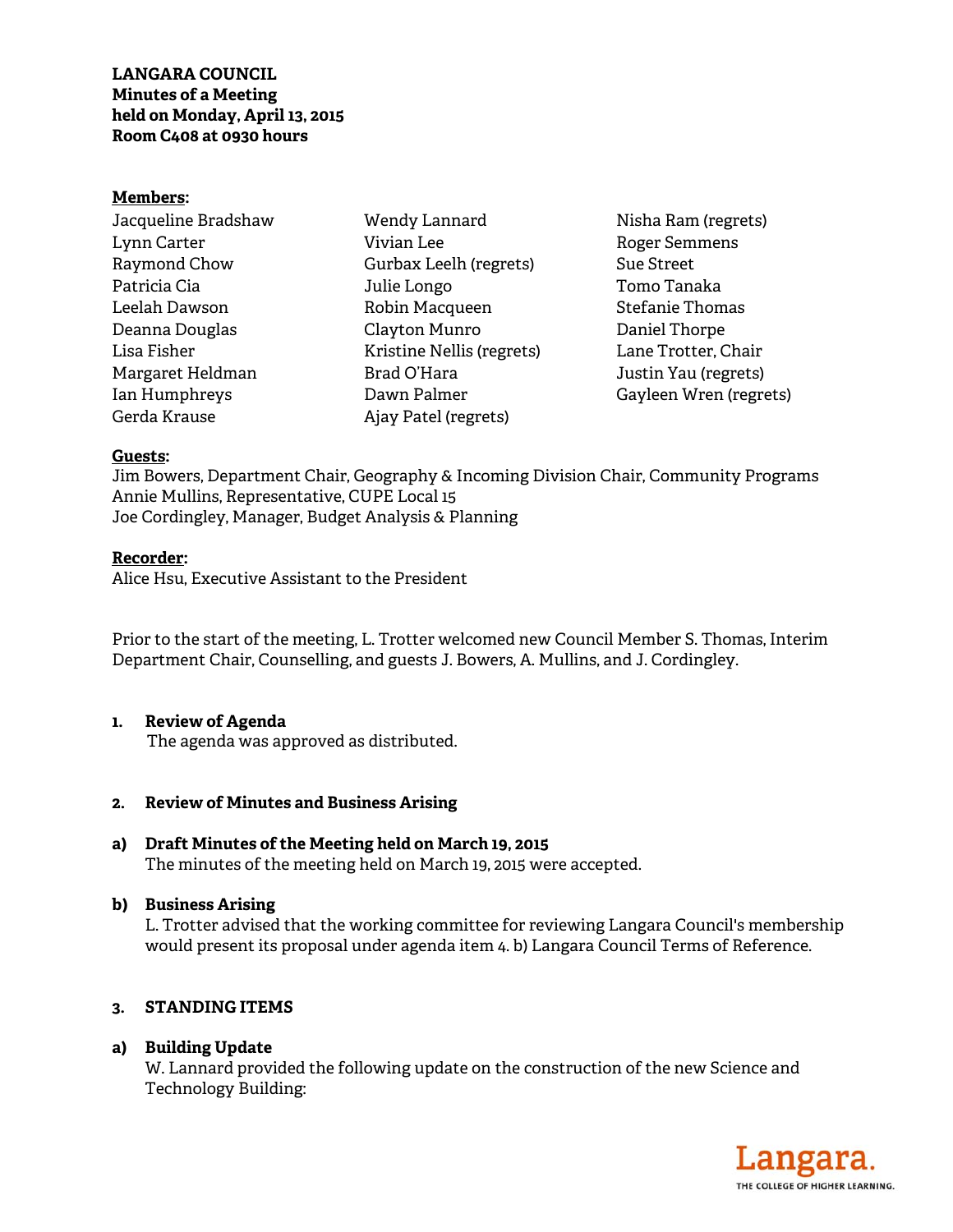- Steel is 80% complete and expected to be done by the end of April
- Concrete has been poured up to level 4
- Shoring of the cantilever will be removed at the end of April
- Roofing to begin in early May
- Steel stud installation has begun in the basement
- Mechanical and electrical rough-in is ongoing

# **b) IT Update**

In the absence of J. Yau, I. Humphreys provided the following update on IT staffing:

- Tom Stachura, Interim Co-Director, Information Technology, Development, tendered his resignation and will leave the College on April 15, 2015. On behalf of the Senior Leadership Team, I. Humphreys thanked T. Stachura for his work in IT especially in leading the evolution of IT services on campus.
- John Wong has accepted the position of Interim Associate Director, Information Technology, Development.
- In light of Tom's departure and considering the status of the Leapfrog Project, IT has initiated a search for a new Chief Information Officer, a position that has been vacant for over a year.
- Geoff Hewson is the new Associate Director, Product Management, Information Technology and will be responsible for the Business Process Review as part of the Leapfrog Project.

In response to a question, I. Humphreys advised that the Business Process Review is an extensive review that will likely continue for a year, and G. Hewson will provide Langara Council with updates as work progresses.

# **4. FOR DISCUSSION**

# **a) Budget and Monitoring**

D. Douglas advised that the government grant has been reduced by \$704,572. The college had anticipated the loss of the \$115,700 ABE grant and had increased contingency in light of pending grant cuts. The Ministry believes that savings from the Administrative Service Delivery Transformation (ASDT) will offset the grant cuts over time.

In response to a question, D. Douglas confirmed that other institutions grants have also been reduced.

D. Douglas distributed two documents at the table: the Board Operating and Capital Budgets of Langara College for the Year 2015/16 and a summary table linking the Board budget document with the Langara Council budget document. She noted that the budgets were the same budget but presented differently. She then highlighted Schedule 5 (Statement of Operations) of the Operating and Capital Budgets document that contained a proposed 2015/16 budget plus a three-year projection. Discussions ensued and members' questions were answered.